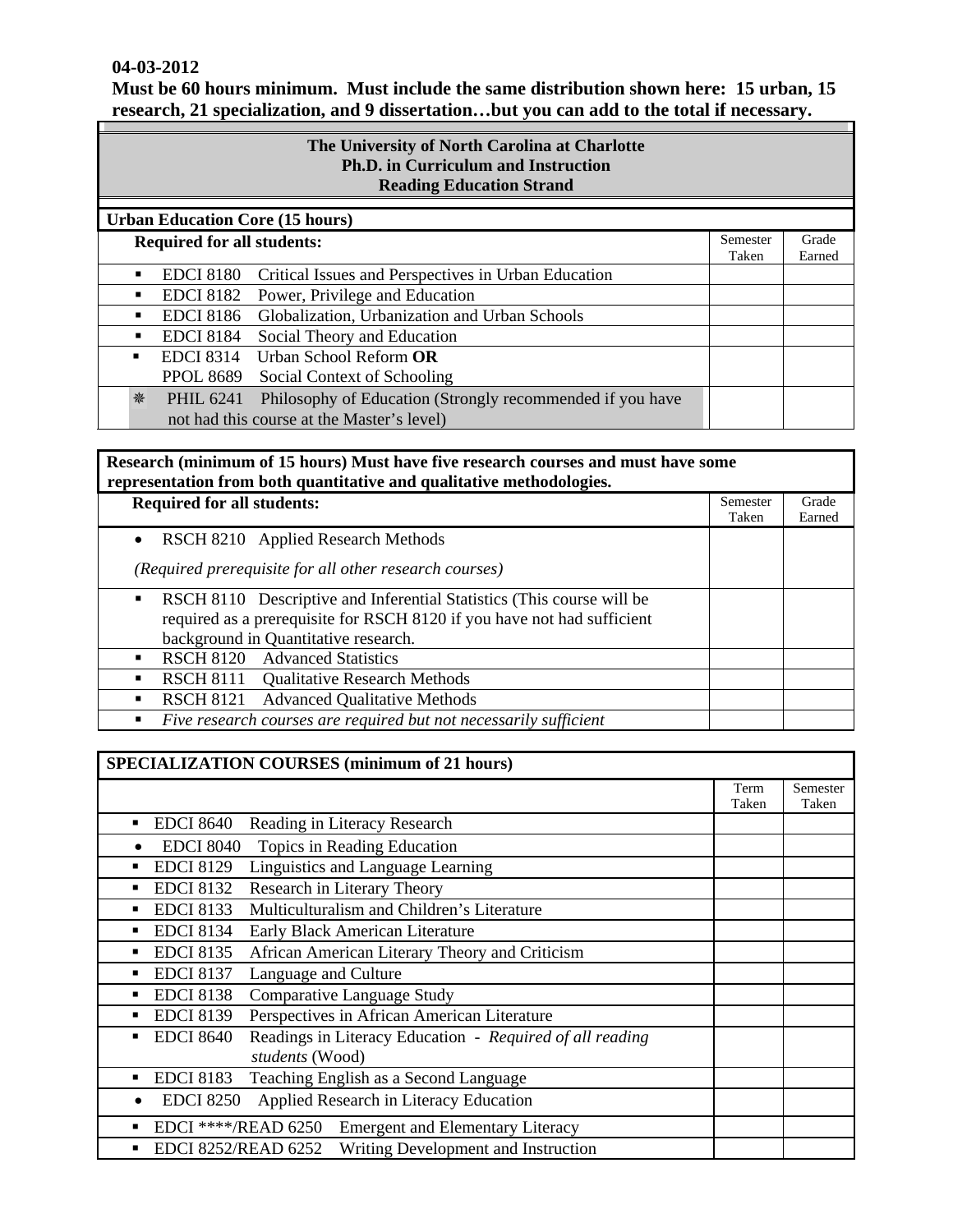| <b>EDCI 8255/READ 6255</b>      | Middle/Secondary Reading and Writing                                                                  |  |
|---------------------------------|-------------------------------------------------------------------------------------------------------|--|
| <b>EDCI 8256/READ 6260</b>      | Diagnostic Assessment and Instruction in Reading                                                      |  |
| <b>EDCI 8254/READ 6474</b><br>٠ | Collaborative Leadership in Literacy                                                                  |  |
| <b>EDCI 8610</b>                | Seminar in College Teaching                                                                           |  |
| <b>EDCI 6100/READ 8100</b>      | <b>Current Issues in Reading</b>                                                                      |  |
| <b>EDCI 8840</b>                | Individual Study in Reading, Language and Literacy<br>(Independent study course no more than 6 hours) |  |
| <b>EIST 8101</b>                | The Adult Learner                                                                                     |  |
| <b>EDCI 8462</b>                | Research on the Supervision of Student Teachers                                                       |  |
| <b>EDCI 8681</b>                | Seminar in College Teaching                                                                           |  |
| <b>EDCI 8682</b>                | Seminar in Professional and Grant Writing                                                             |  |
| <b>EDCI 8120</b>                | Perspectives on Literacy: Past, Present & Future<br>(Mraz) Required of all reading<br>students        |  |
| <b>EDCI 8040</b>                | Socio-cultural perspectives on Language and Literacy<br>(Taylor) Required of all reading<br>students  |  |
| <b>EDCI 8420</b>                | Writing Program Administration and Supervision                                                        |  |
| <b>TESL 6000</b>                | Topics in Teaching English as a Second Language                                                       |  |
| п                               |                                                                                                       |  |

#### **Required for Dissertation (9 hours)**

| • EDCI 8699 Dissertation Proposal Seminar (to be taken after successful    |  |  |
|----------------------------------------------------------------------------|--|--|
| completion of the comprehensive examinations and pre-proposal meeting with |  |  |
| committee members)                                                         |  |  |
| • Dissertation (minimum of 6 hours)                                        |  |  |

# **Strand Requirements and Recommendations:**

# **Requirements:**

- The Graduate School states that students may take or transfer up to 6 hours before formal admission to the program; however the Reading Ph.D. strand does not encourage doctoral students to take coursework toward their degree prior to acceptance into the program. The program reserves the right to not accept coursework taken prior to acceptance.
- Anyone admitted to the reading program without a master's degree in reading must take 6 cross-listed courses in our graduate READ program.
- All Reading Ph.D. strand students must complete the IRB tutorial and the Plagiarism tutorial by the completion of their first semester.
- All email correspondence will be sent through the UNCC email account provided to the student. It is the responsibility of the student to forward emails to another account or regularly check their UNCC account.